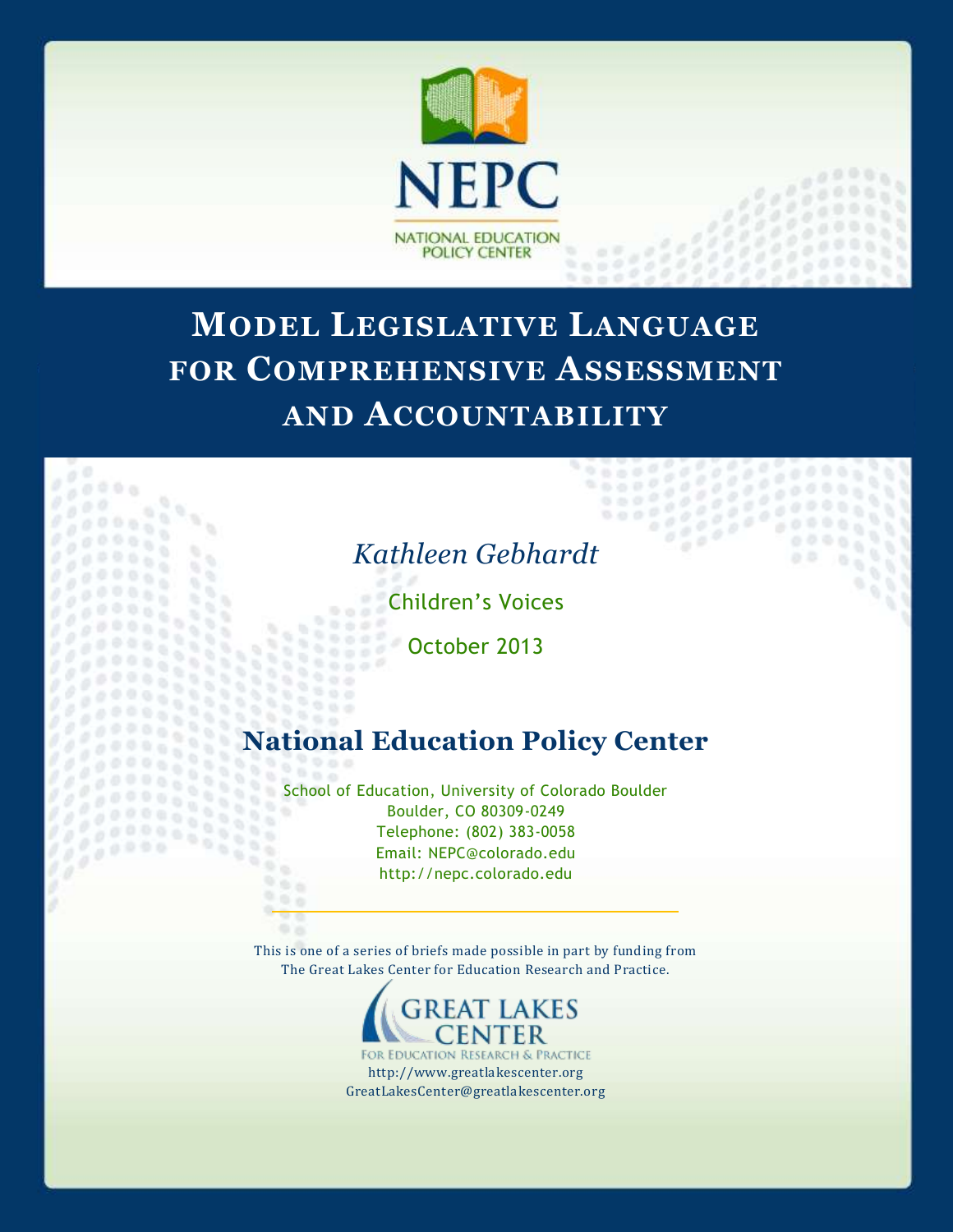**Kevin Welner** *Project Director*

**William Mathis** *Managing Director*

# **Erik Gunn** *Managing Editor*

Briefs published by the National Education Policy Center (NEPC) are blind peer-reviewed by members of the Editorial Review Board. Visit http://nepc.colorado.edu to find all of these briefs. For information on the editorial board and its members, visit: http://nepc.colorado.edu/editorialboard.

Publishing Director: **Alex Molnar**

#### **Suggested Citation:**

Gebhardt, K. (2013). *Model legislative language for comprehensive assessment and accountability.* Boulder, CO: National Education Policy Center. Retrieved [date] from http://nepc.colorado.edu/publication/data-driven-improvement-accountability/.

*This material is provided free of cost to NEPC's readers, who may make non-commercial use of the material as long as NEPC and its author(s) are credited as the source. For inquiries about commercial use, please contact NEPC at nepc@colorado.edu.*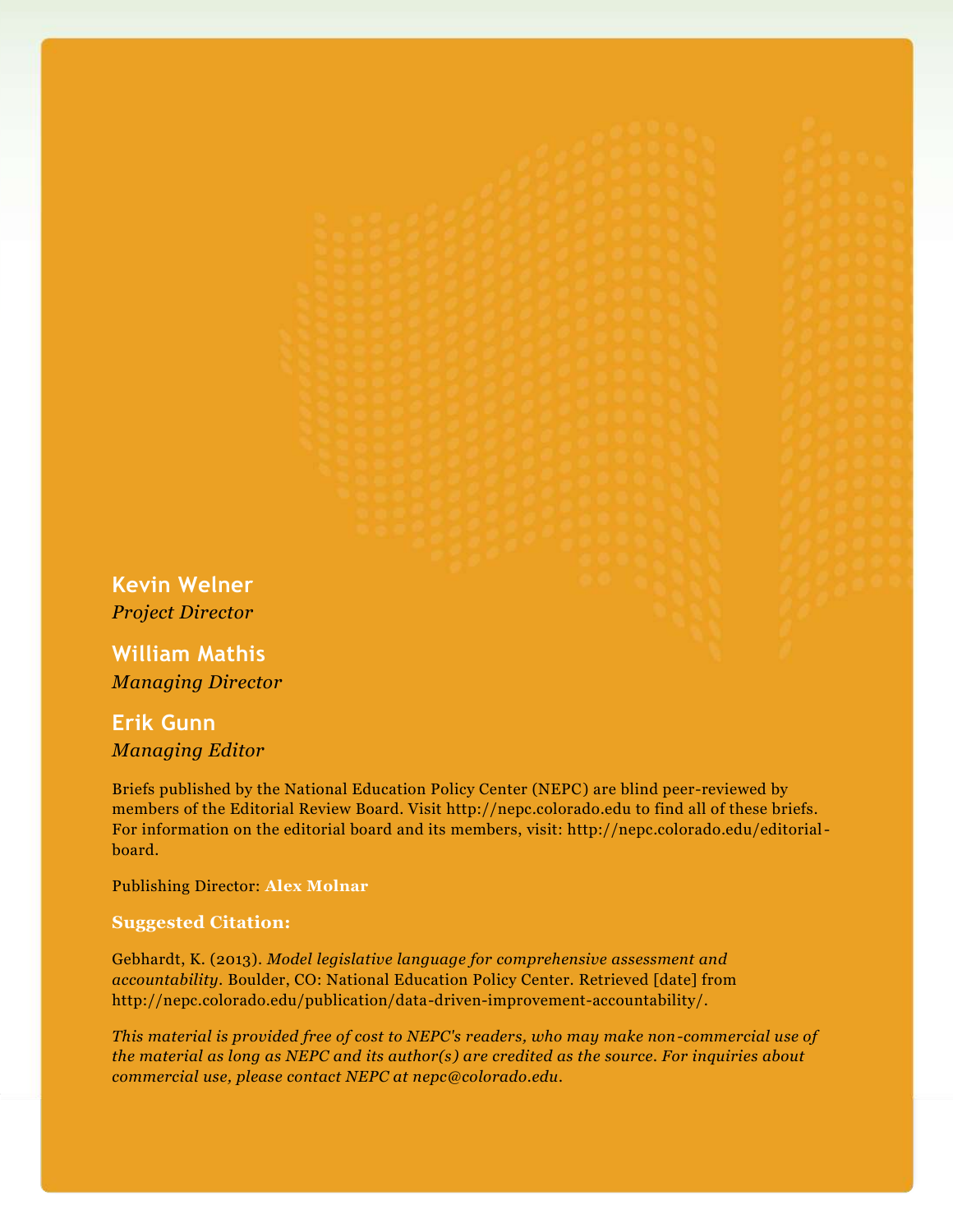# MODEL LEGISLATIVE LANGUAGE FOR COMPREHENSIVE ASSESSMENT AND ACCOUNTABILITY

*Kathleen Gebhardt, Children's Voices*

As described in the accompanying policy brief authored by Andy Hargreaves and Henry Braun, the sound use of data and of accountability systems has great potential to aid in states' pursuit of ensuring a high-quality education for every child. But these powerful policy tools also have great potential for misuse and even abuse. Children learn when they have rich, engaging, challenging and well-supported opportunities to learn; accordingly, policies pertaining to the use of data and to accountability should be deliberately crafted to further those goals. The following model statutory language is designed to create positive and productive feedback loops of data, informing and driving a holistic evaluative accountability system.

Each state is unique, so the organizational focus of provisions in this model code will have to be adjusted for each state's laws and political culture. School-level accountability reports, for instance, are made the responsibility of the district office in the model code; but in some states such actions may be best located at the school. For example, the State Board's authority to waive certain statutes and regulations will be circumscribed by the State's own statutory scheme governing the powers and duties of the State Board of Education. Further, the latitudes granted to the State Board for any waiver(s) must be specified. Additionally, the State oversight responsibility must be vested in a responsible state agency that is independent, qualified, free of the appearance of a conflict of interest, and adequately supported to carry out the tasks, whether that be the State auditor's office, the office of a special master, the ombuds office, or a hearing officer. The appropriate office will vary by state. Finally, each State may have different legislative oversight mechanisms for the auditor's office, special master, ombuds office or hearing officer , and these references will need to be adjusted accordingly.

In the end, we as a nation are faced with three choices: we can continue to incorporate data and accountability in dysfunctional systems; we can abandon these policy tools as inherently counter-productive; or we can design and implement systems that use these tools in sensible, positive ways. This model code is intended to provide a foundation for the last of these choices.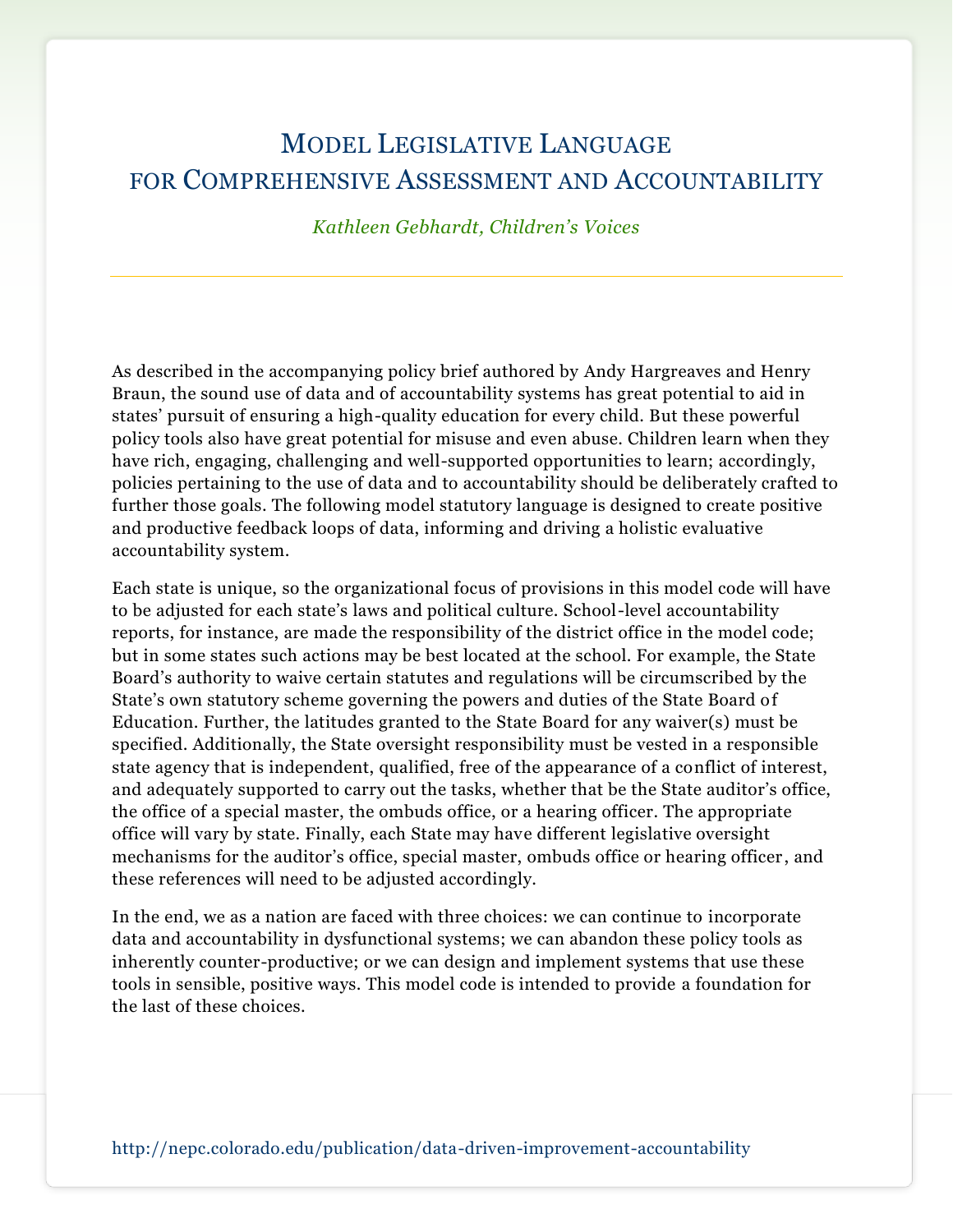| $\mathbf{1}$   | <b>A BILL FOR AN ACT</b>                                                          |
|----------------|-----------------------------------------------------------------------------------|
| $\overline{2}$ | <b>An Act To Enhance Accountability</b>                                           |
| $\,3$          | in the Public Schools of the State of ABC                                         |
| $\overline{4}$ | Through the Effective, Appropriate,                                               |
| 5              | and Comprehensive Use of Relevant Data                                            |
| 6              | Section 101. Legislative Declarations, Findings and Intent Regarding              |
| 7              | Data-Driven Improvement and Accountability.                                       |
| 8              | The Legislature hereby finds, determines, and declares that:                      |
| 9              | (a) The State's highest and most important priority is to provide a high-quality  |
| 10             | public education to all students. In carrying out this priority, the State must   |
| 11             | prepare students to become active, informed citizen participants in our           |
| 12             | democracy and to be productive, contributing members of society.                  |
| 13             | (b) The State, however, continues to experience unacceptably high dropout         |
| 14             | rates, inequalities in achievement levels, low rates of enrollment and            |
| 15             | completion of postsecondary education, and unacceptably high levels of            |
| 16             | unemployment or underemployment.                                                  |
| 17             | (c) The State must continue to research, adopt and implement strategies for       |
| 18             | improving public education for all students.                                      |
| 19             | (d) Students enter school with varying attributes and experiences. School         |
| 20             | personnel must understand students' different skills, knowledge, and              |
| 21             | behavior so they can better support students' learning and development. In        |
| 22             | so doing, schools must consider the needs of the whole student and the            |
| 23             | whole family.                                                                     |
| 24             | (e) The State, school districts, schools, and educators have increasing access to |
| $25\,$         | multiple sources of data regarding each student. These new data have              |
| 26             | beneficial potential as well as the potential for misuse or abuse. Thus, the      |
| 27             | State has the obligation to design systems that do each of the following:         |
| 28             | measure important outcomes regarding the performance of the public                |
| 29             | education system, improve the effectiveness of curriculum and instruction,        |
| 30             | protect the confidentiality of the data, and avoid unintended uses and            |
| 31             | unintended consequences.                                                          |
| 32             | (f) Successful implementation of a comprehensive educational and fiscal           |
| 33             | accountability system depends on building a system that is universal and          |
| 34             | multidirectional, holding all participants in the education system                |
| 35             | accountable for high levels of performance within their respective areas of       |
| 36             | control. Successful implementation is also dependent on adequate data             |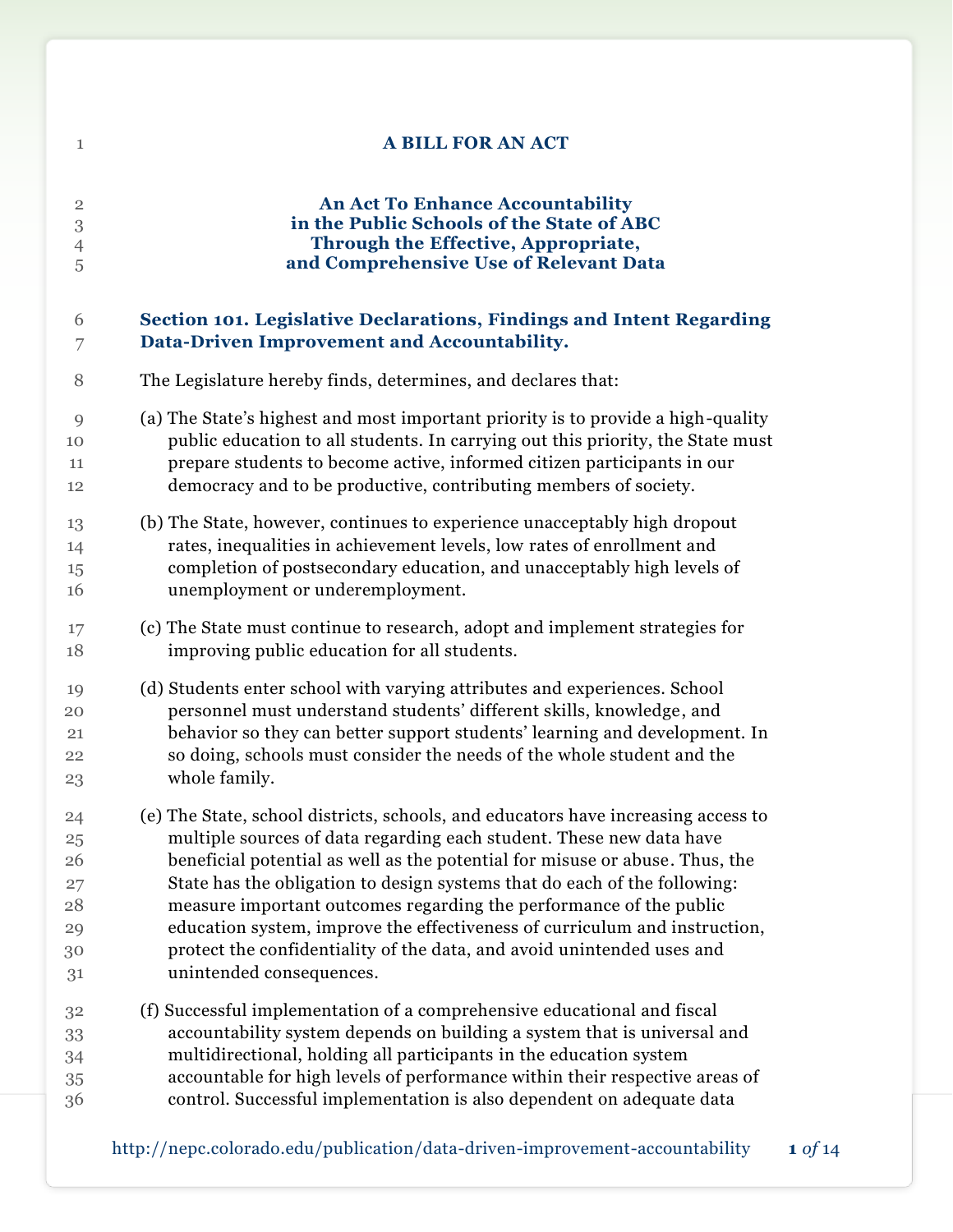| 1              | collection, appropriate use of the collected data, and a valid, accurate, and     |
|----------------|-----------------------------------------------------------------------------------|
| $\sqrt{2}$     | meaningful reporting system.                                                      |
| $\,3$          | (g) Assessments must be designed to avoid gender, cultural, ethnic, or racial     |
| $\overline{4}$ | stereotypes, must recognize sensitivity to different learning styles and          |
| 5              | impediments to learning, and must be valid as applied to all test-takers,         |
| 6              | including those not yet fluent in English and those with special needs.           |
| 7              | (h) The Legislature declares that the following structure establishes the         |
| 8              | guidelines for appropriate uses of data with the goal of improving                |
| 9              | educational quality in every school. These guidelines are applicable to every     |
| 10             | pre-school, primary, and secondary school in the state that receives any          |
| 11             | funding from the federal, state, or local government.                             |
| 12             | (i) The state recognizes that standardized testing pursuant to state or national  |
| 13             | law or rule should not be the primary measure for evaluating personnel, for       |
| 14             | educational accountability, or for informing instruction. Genuine multiple        |
| 15             | measures must be used in any analysis of outcomes at the State, school            |
| 16             | district, school, classroom, or individual student levels.                        |
| 17             | (j) The legislature declares that one of its highest priorities is to support the |
| 18             | professionalism of teachers and administrators in developing and                  |
| 19             | implementing a system of high-quality curriculum, instruction, and                |
| 20             | classroom assessments that are tied to a challenging and comprehensive set        |
| 21             | of state standards.                                                               |
| 22             | (k) The legislature declares that it is a fundamental right of every child, every |
| 23             | year to attend an adequately funded pre-k, primary, and secondary                 |
| 24             | education system wherein the funding is based on evidence of actual needs.        |
| 25             | Further the legislature declares that statewide costing-out studies or other      |
| 26             | analysis will be performed every three years to ensure successful                 |
| 27             | implementation.                                                                   |
| 28             | (I) Finally, the legislature declares that this statute furthers the State's      |
| 29             | constitutional obligation to provide an adequate public education to all of       |
| 30             | the State's students.                                                             |
| 31             | <b>Section 102. Definitions</b>                                                   |
| 32             | (a) Accountable and accountability: As used in this statute, the terms            |

 "accountable" and "accountability" are meant to include multi-level responsibilities that include state-level funding, capacity building, and support; accountability of school staff and educators; policymakers at state and local levels; and all intermediate levels. All are essential to the effective and equitable functioning of the system.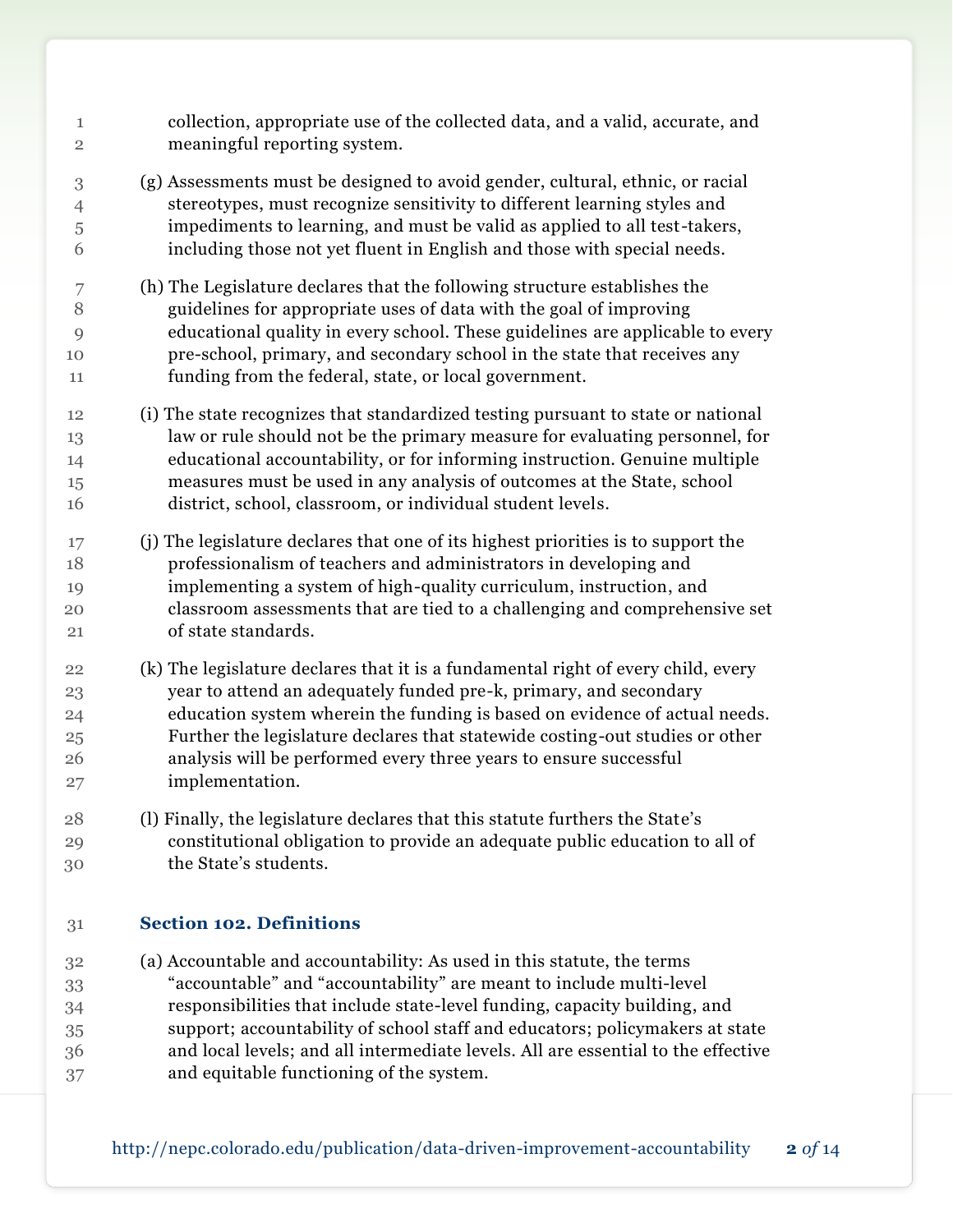- (b) Appellate team: As used in this statute, "appellate team" is the group of individuals retained by the State Department of Education to carry out the duties and responsibilities described herein. The appellate team shall be made up of people who have served on prior inspection teams and shall, to the extent possible, consist of one representative appointed by the school district and two representatives appointed by the state department of education. The appellate team members shall have no perceived or actual conflict of interest regarding the school, the district, the inspection team, or the State. The State Board of Education shall establish the qualifications, training, and terms of service for the appellate team by rule-making process.
- (c) Assessment: As used in this statute, the term "assessment" includes instruments designed to assess the levels of student performance as well as the extent to which students, classrooms, schools, and districts succeed in improving or failing to improve performance, as defined by student acquisition of the skills, competencies, and knowledge called for by the academic and non-academic standards and embodied in the curriculum frameworks in the areas of mathematics, science, technology, history, social science, language arts, foreign languages, and the arts, as well as other gauges of student learning judged by the State Board of Education to be relevant and meaningful to students, parents, teachers, administrators, taxpayers, and elected officials.
- (d) Capstone: As used in this statute, "capstone (s) " and capstone projects are performance-based assessments that demonstrate mastery of essential skills and learning. Capstones and capstone projects should demonstrate a student's ability to think critically and creatively, to solve problems, and to communicate effectively.
- (e) Formative assessments: As used in this statute, "formative assessments" are on-going assessments, reviews, and observations in a classroom. They are used to inform instruction and provide feedback, to the teacher and to the student, regarding progress in achieving individual and classroom goals.
- (f) Inspection team: As used in this statute, "inspection team(s) " are the group of individuals retained by the State Department of Education to carry out the duties and responsibilities described herein. Each team shall, to the extent possible, consist of no fewer than five individuals, a majority of whom shall be practicing or retired educators who have no perceived or actual conflict of interest regarding the school or the inspection task. The number of team members shall vary with the size of the school. The inspection teams shall be appointed by the State Department of Education. The State Board of Education shall establish the qualifications, training, and terms of service of the teams by rule-making process. The composition of follow-up teams will be designed to have approximately equal new and returning members.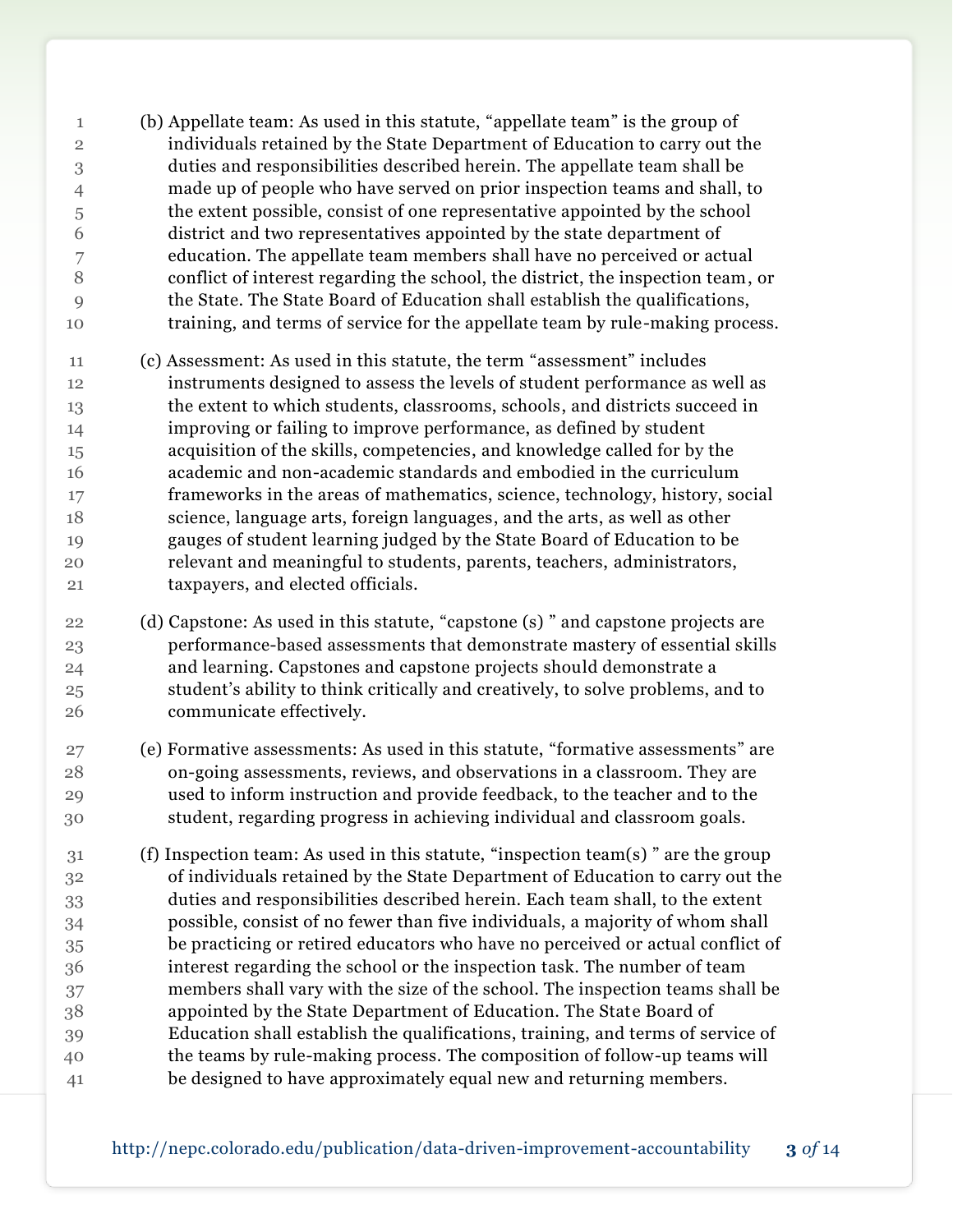- (g) Summative assessments: As used in this statute, "summative assessments" are designed to evaluate the effectiveness of instructional programs or the degree of student growth at the end of a set period of time, such as a quarter or semester. Summative assessments can be used to assess if a student has mastered certain specific competencies and to help identify programs or practices that should be developed or eliminated.
- (h) Teacher/student ratio: As used in this statute, "teacher/student ratio" is the ratio of certified teachers to students in each school and average classroom size.
- (i) 360-degree, multi-rater audits and evaluations: As used in this statute, "360- degree, multi-rater audits and evaluations" focus on the process and systems set forth herein and are intended to provide for the establishment of reciprocal and comprehensive vertical accountability. These audits and evaluations should encourage individuals at all levels of the education system to carry through needed actions, ensure that proper conditions and supports exist within the education system, and ensure that productive professional relationships exist and all members behave with integrity and respect. These audits and evaluations should also examine relational trust levels among all members of the education system and ensure peer-based involvement in decisions about competence and performance.

## **Section 103. Classroom Assessments**

 (a) Formative, summative, and capstone assessments developed and implemented by classroom educators are the most important element of any sound system of data-driven accountability and school improvement. Classroom assessments should be developed or voluntarily adopted by each classroom teacher as part of an ongoing process, systematically gathering, analyzing, and interpreting evidence to determine how well performance matches expectations and standards, and using the resulting information to document, explain, and improve performance.

## **Section 104. District- or School-Level Assessments and Annual Reports**

 (a) It is the intent of this Section to set forth reporting requirements based on data that are, for the most part, already collected by schools or districts, consolidating the public presentation of those data in one report. Districts or schools will have two years after initial implementation of this legislation to prepare the first report. After that, districts or schools shall update the report annually and shall make the report readily accessible to the public.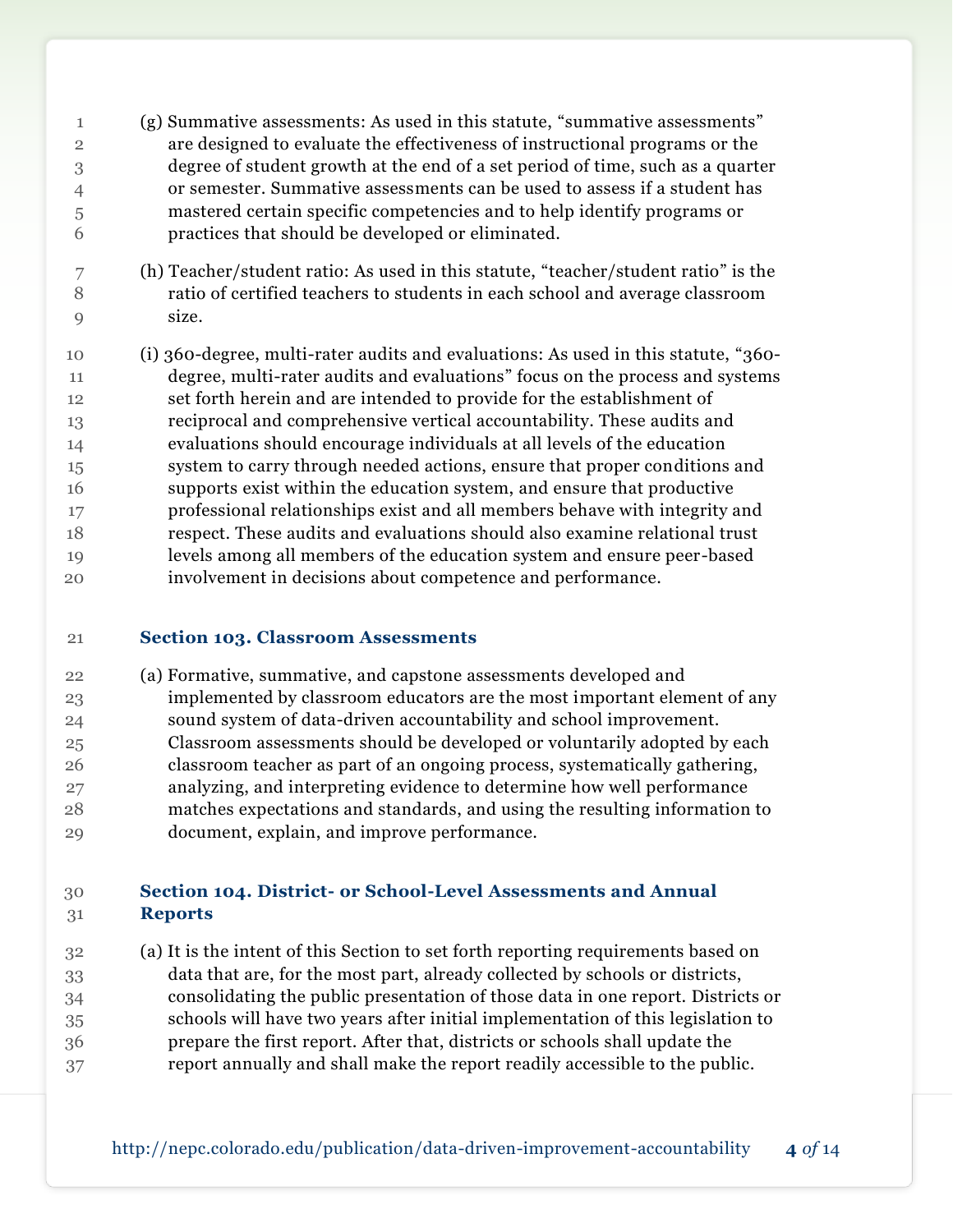| 1<br>$\overline{2}$<br>3 | (b) Each district or school shall report on the following in an accessible and<br>clear format, presenting the data for each school in the district. The State<br>Board of Education shall issue rules providing guidance as to the specific |
|--------------------------|----------------------------------------------------------------------------------------------------------------------------------------------------------------------------------------------------------------------------------------------|
| 4                        | information required to be reported regarding the following categories. This                                                                                                                                                                 |
| 5                        | guidance shall endeavor, as much as feasible but without compromising the                                                                                                                                                                    |
| 6                        | usefulness of the information, to require meaningful reporting of data                                                                                                                                                                       |
| 7<br>8                   | collected pursuant to existing state law. The information should provide a<br>clear and detailed picture of each school. The following information shall be                                                                                  |
| 9                        | included in each report:                                                                                                                                                                                                                     |
| 10                       | (i) Outline of the school's curriculum;                                                                                                                                                                                                      |
| 11                       | (ii) Graduation requirements for high schools;                                                                                                                                                                                               |
| 12                       | (iii) Student/certified teacher ratios at each grade and school level;                                                                                                                                                                       |
| 13<br>14                 | (iv) Percent of students qualifying for free and reduced-price lunch<br>enrolled in the school;                                                                                                                                              |
| 15                       | (v) Racial composition of the school's students;                                                                                                                                                                                             |
| 16                       | (vi) Class size policy and practice at the school;                                                                                                                                                                                           |
| 17                       | (vii) Teacher evaluation procedures at the school;                                                                                                                                                                                           |
| 18<br>19                 | (viii) Induction programs at the school, focused on teachers with less<br>than five years of teaching experience;                                                                                                                            |
| 20                       | (ix) Administrator evaluation procedures at the school;                                                                                                                                                                                      |
| 21                       | (x) Truancy statistics for the school;                                                                                                                                                                                                       |
| 22                       | (xi) Policies and procedures relative to truancy at the school;                                                                                                                                                                              |
| 23                       | (xii) Expulsion and in-school suspension statistics for the school;                                                                                                                                                                          |
| 24<br>25                 | (xiii) Policies and procedures for expulsions and in-school suspensions<br>for the school;                                                                                                                                                   |
| 26<br>27                 | (xiv) Percent of school-age children living in the district who attend<br>public schools, charter schools, home schools, and private schools;                                                                                                |
| 28                       | (xv) Racial composition of teaching staff at the school;                                                                                                                                                                                     |
| 29                       | (xvi) Racial composition of administrative staff at the school;                                                                                                                                                                              |
| 30                       | (xvii) Attendance rates at the school;                                                                                                                                                                                                       |
| 31<br>32                 | (xviii) Art, physical education, and music programs available at the<br>school;                                                                                                                                                              |
| 33<br>34                 | (xix) Technology education, access, and equipment available at the<br>school;                                                                                                                                                                |
| 35                       | (xx) Adult education programs at the school;                                                                                                                                                                                                 |
| 36                       | (xxi) Library and media facilities at the school;                                                                                                                                                                                            |
|                          |                                                                                                                                                                                                                                              |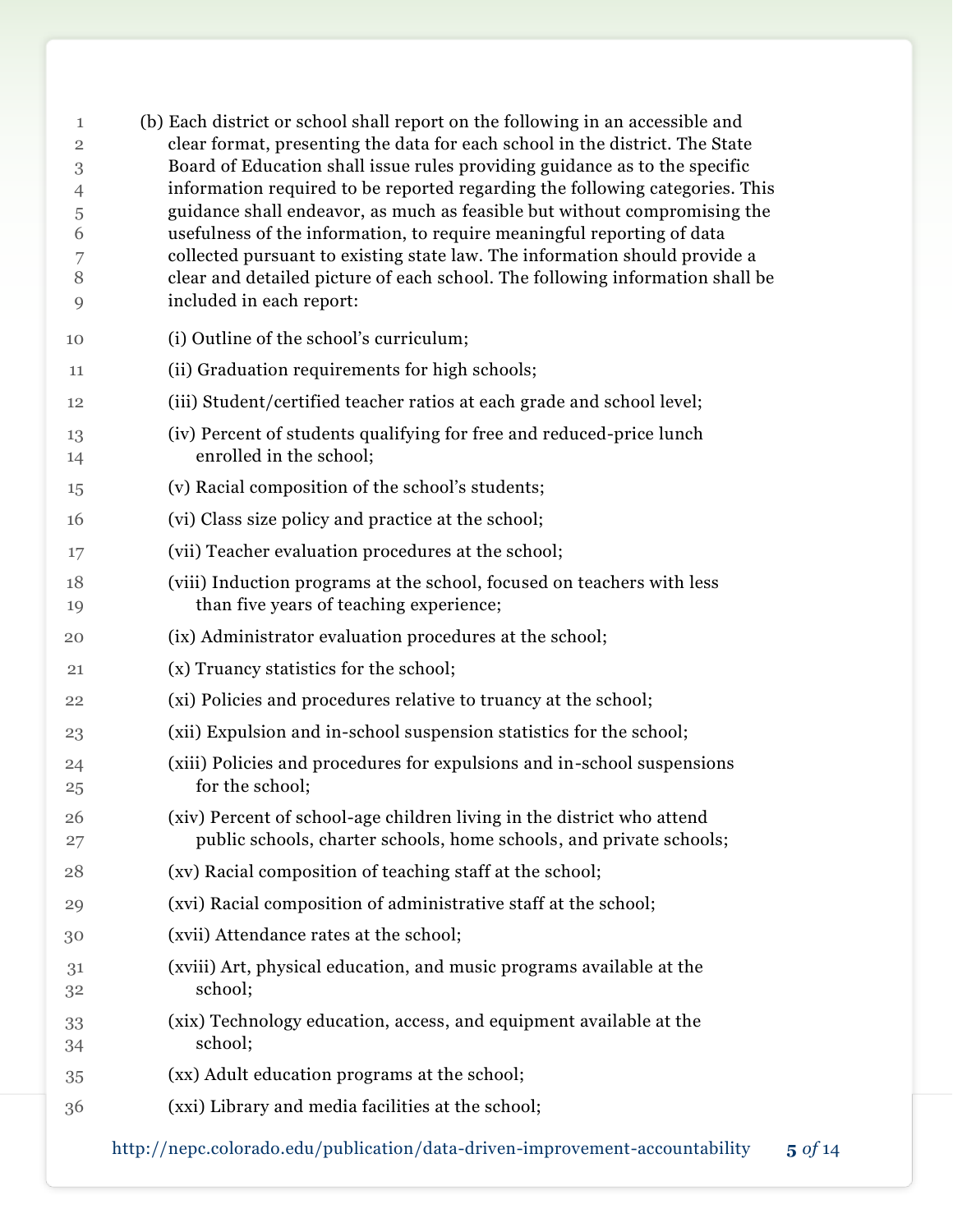| 1<br>$\overline{2}$ | (xxii) Condition of instructional materials, including textbooks,<br>workbooks, audio-visual materials, science and lab materials, |
|---------------------|------------------------------------------------------------------------------------------------------------------------------------|
| 3                   | computers, and software at the school;                                                                                             |
| $\overline{4}$      | (xxiii) Remediation programs available and percent of students                                                                     |
| 5                   | participating at the school;                                                                                                       |
| 6                   | (xxiv) Alternative education programs at the school;                                                                               |
|                     | (xxv) Drug, tobacco, and alcohol abuse programs at the school;                                                                     |
| 8                   | (xxvi) Nutrition and wellness programs at the school;                                                                              |
| $\mathbf Q$         | (xxvii) Nurse and health services available at the school;                                                                         |
| 10                  | (xxviii) Counselors, social workers, and other social services available at                                                        |
| 11                  | the school;                                                                                                                        |
| 12                  | (xxix) Availability of other wrap-around services; and                                                                             |
| 13                  | (xxx) Other relevant data as determined by the district.                                                                           |

## **Section 105: State Administered Assessments**

 (a) The State shall administer assessments as part of the overall inspection and evaluation process for all public schools. The assessments must meet professional standards for validity and reliability as set forth in the current Standards for Educational and Psychological Testing published jointly by the American Education Research Association, American Psychological Association, and National Council on Measurement in Education. The purpose of these assessments is to be able to compare students' scores at one school with scores of students across the state in a particular year. The purpose is not to compare a given school's performance from year to year or to determine growth of students at a given school from grade to grade.

 (b) The State shall annually administer assessments in grades 3, 6, and 9 (Test1) or 4, 7, and 10 (Test 2) in language arts and math. The State will pick, at random, which districts will receive test 1 or test 2, with assignments announced no earlier than one week prior to test administration. These assessments shall be administered to a random sample of students from each school for the grade tested, with the sample size set at the larger of 40 students or 25 percent of the eligible students in the tested grade, after taking into account exclusions and special administrations pursuant to rules adopted by the State Board of Education. The resulting sampling should be large enough to provide valid school-level results and allow between-school judgments about school-level performance.

 (c) Assessments for both Test 1 and Test 2 will be administered between April 15 and May 15.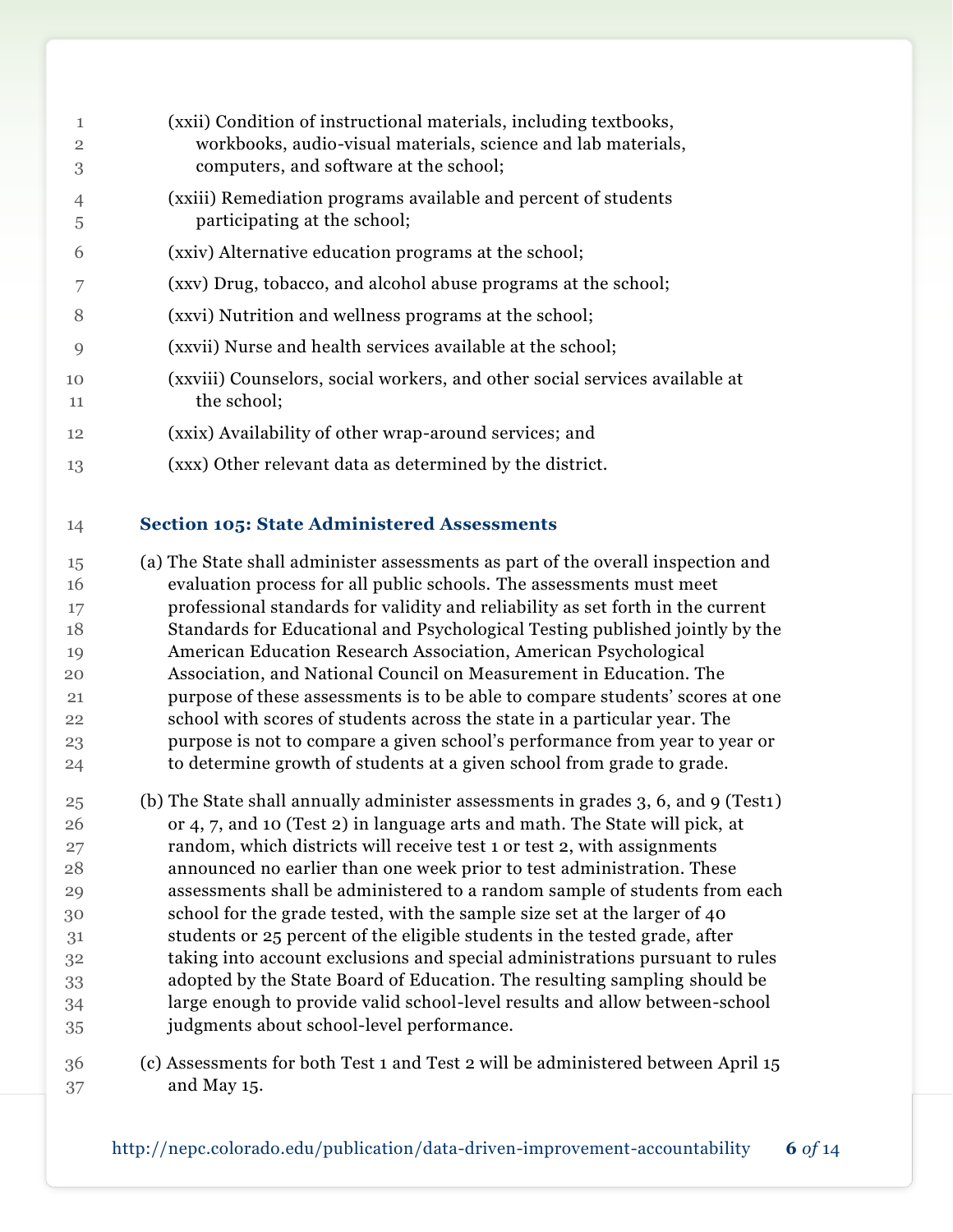(d) Results from both Test 1 and Test 2 shall be given to the schools and made available to the public by July 1.

#### **Section 106. State-level Inspections**

 (a) The purpose of state-level inspections by inspection teams is to determine the school-improvement needs of each school in the state at a sufficiently detailed level to allow for constructive responses by the district and state and to provide comprehensive information to the public about each school's strengths and weaknesses. The system is designed to move the State away from producing assessment results that can or will be used for high-stakes evaluative decision-making or that are likely to prompt instruction geared toward test-preparation. The Inspection Team should rely on the annual report from the school or district as a foundation for its inspection and should focus on collecting evidence that is not contained in the annual report, although the Team should also cross-check and otherwise validate this reported information, as it deems appropriate.

 (b) Multiple measures: Because rigid use of data carries strong risks of creating perverse incentives and of invalid conclusions, the incorporation of multiple measures must be genuine. This means that the actual effect of any given measure must not exceed twenty-five percent of an overall evaluative judgment.

 (c) The State inspection teams will conduct inspections of each public school. All schools will receive their initial inspections within four years of enacting this statute. Following initial inspections, the inspection team will determine the schedule for re-inspections based on level of needs, with no school going more than four years between inspections.

- (d) The State shall establish a committee that will design the protocol for the inspections. This committee shall consist of 15 representatives, with a majority of the committee made up of public educators that reflect the geographic and demographic diversity of the state. The committee shall have at least four teachers, four administrators, and four members of faculty from departments or schools of education. The teams will use the protocol for conducting the State Inspections as outlined below.
- (e) To ensure the uniformity of inspections, the State shall conduct regional training sessions for the inspection team prior to the team conducting any school inspection. Every team member must undergo training prior to conducting any school inspection and at least once every three years.
- (f) The expenses and per diem of the inspection team will be paid by the state, using savings generated in areas such as reduced test administration and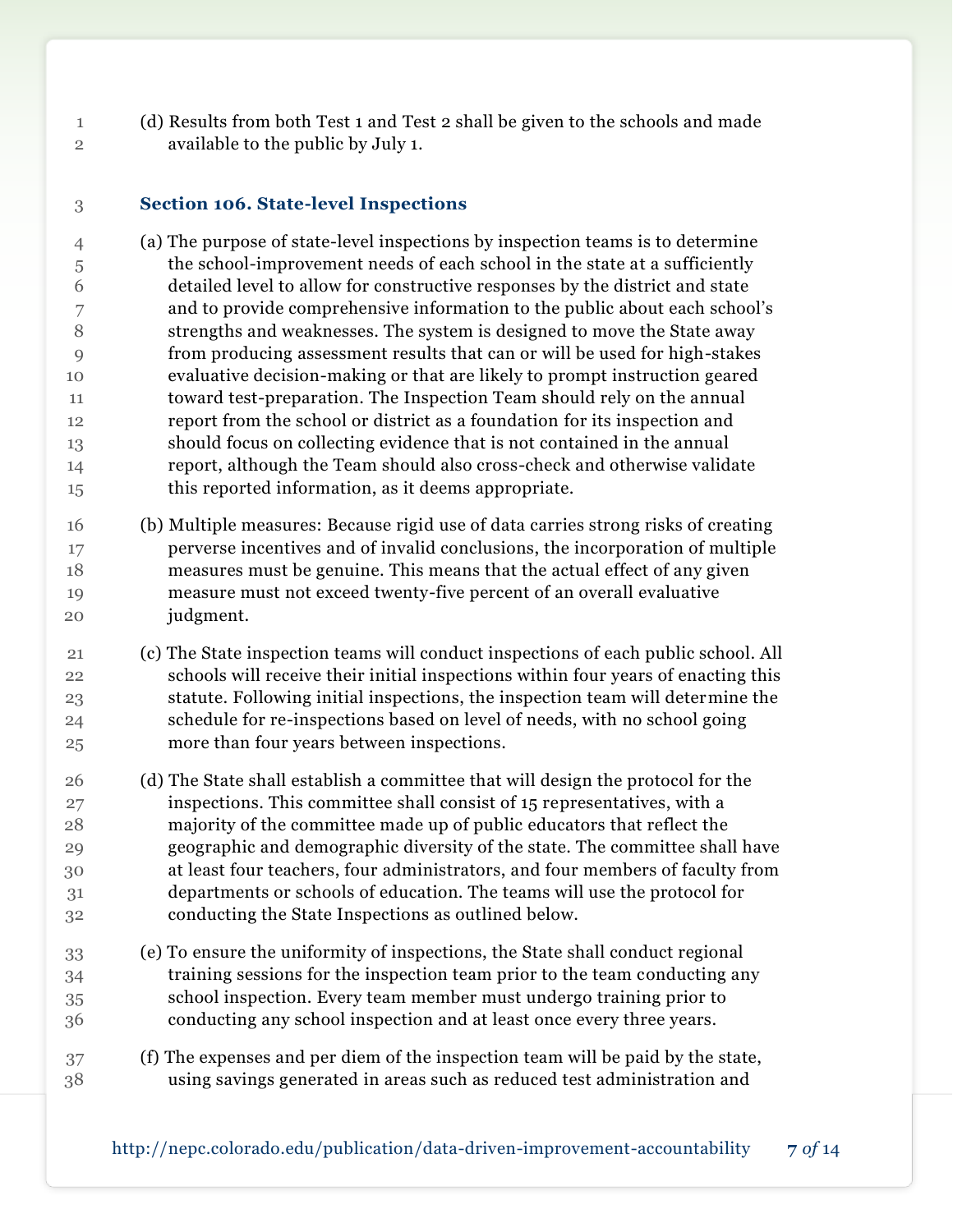| 1<br>$\overline{2}$ | test preparation. The expectation is that long-term cost savings will arise out<br>of increased productivity through school improvement.                                                                                                                                                     |
|---------------------|----------------------------------------------------------------------------------------------------------------------------------------------------------------------------------------------------------------------------------------------------------------------------------------------|
| 3<br>4<br>5<br>6    | (g) To accomplish the purposes of the state-level inspections set forth in sub-<br>Section (a) above, and to determine and present a full understanding of the<br>school's affordances, constraints, and needs, the inspection must include but<br>is not limited to the following elements: |
| 7                   | (i) Student attendance;                                                                                                                                                                                                                                                                      |
| 8                   | (ii) Teacher qualifications and experience;                                                                                                                                                                                                                                                  |
| 9                   | (iii) Staff retention;                                                                                                                                                                                                                                                                       |
| 10                  | (iv) Leadership stability;                                                                                                                                                                                                                                                                   |
| 11                  | (v) Strength of instructional leadership;                                                                                                                                                                                                                                                    |
| 12                  | (vi) Opportunities and available time for teachers to collaborate;                                                                                                                                                                                                                           |
| 13<br>14            | (vii) Availability of appropriate and high-quality, needs-based<br>professional development;                                                                                                                                                                                                 |
| 15                  | (viii) Overall working conditions;                                                                                                                                                                                                                                                           |
| 16<br>17            | (ix) Facilities in compliance with all state and federal laws and<br>regulations;                                                                                                                                                                                                            |
| 18                  | (x) Socio-economic and ethnic diversity of the student body;                                                                                                                                                                                                                                 |
| 19                  | (xi) Student attrition and mobility;                                                                                                                                                                                                                                                         |
| 20                  | (xii) Students' country of birth and language background;                                                                                                                                                                                                                                    |
| 21                  | (xiii) Number and categories of special needs students;                                                                                                                                                                                                                                      |
| 22<br>23            | (xiv) School-developed needs-assessment reports coupled with<br>interviews with faculty, staff, and administration;                                                                                                                                                                          |
| 24<br>25            | (xv) Interviews with stakeholders including students, parents, school<br>board, and community members;                                                                                                                                                                                       |
| 26<br>27            | (xvi) Availability and use of appropriate and up-to-date computers and<br>technology, including acceptable access;                                                                                                                                                                           |
| 28<br>29            | (xvii) Assessment scores from State-administered tests from multiple<br>years;                                                                                                                                                                                                               |
| 30                  | (xviii) Shared decision-making;                                                                                                                                                                                                                                                              |
| 31                  | (xix) Professional learning communities;                                                                                                                                                                                                                                                     |
| 32<br>33            | (xx) Other relevant data as determined by the school, the districts, or the<br>Inspection Team.                                                                                                                                                                                              |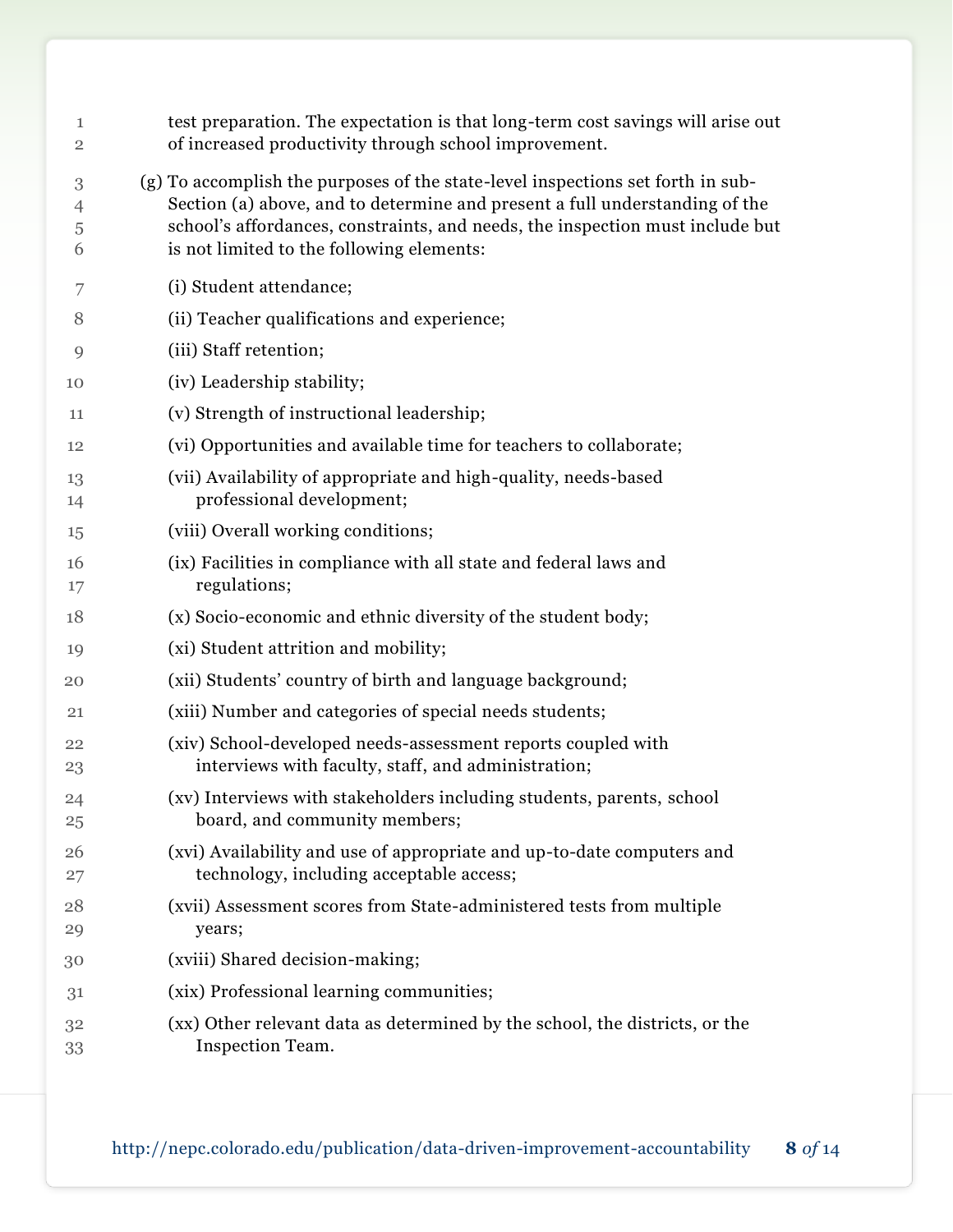#### **Section 107. Inspection Team Report**

| $\overline{2}$ | (a) The Inspection Team shall file a report within 60 days of completing the    |
|----------------|---------------------------------------------------------------------------------|
| 3              | inspection. The school district or school shall then have 14 days to provide    |
| $\overline{4}$ | responses to identified areas for improvement and to review for errors. The     |
| 5              | Inspection Team may decide to make changes to the report based on the           |
| 6              | district or school's response. The report shall be made available to the public |
| 7              | online, as well as in paper copy if requested, seven days after the 14 days     |
| 8              | have expired (81 days after completing the inspection).                         |
|                |                                                                                 |
| $\mathbf Q$    | (b) Notwithstanding the Inspection Team's authority to ultimately decide on the |

- contents of the report, it is intended to be the result of a collaborative, iterative process between the school and the Inspection Team.
- (c) The report shall detail all of the findings, including areas of strength and weakness.
- (d) Based on these findings, the Inspection Team shall set forth the inspection schedule, pursuant to Section 109.

#### **Section 108. Improvement Plan**

- (a) Once areas that need to be improved are identified, the school shall engage in an iterative and collaborative process between the school and the inspection team in preparing an improvement plan that shall include, but not be limited to:
- (i) Activities designed to alleviate deficiencies, including who is responsible for each activity;
- (ii) Implementation strategies for meeting goals and objectives;
- (iii) Methods, both quantitative and qualitative, for measuring progress toward meeting goals and objectives;
- (iv) Time lines for implementation of strategies for meeting goals and objectives;
- (v) Description of the alignment of the school district's budget with the plan's goals, objectives, and strategies for improving student achievement;
- (vi) Strategies regarding public school facilities and capital improvements that may be necessary to implement the improvement plan;
- (vii) Expected impact of proposed goals, objectives and implementation; and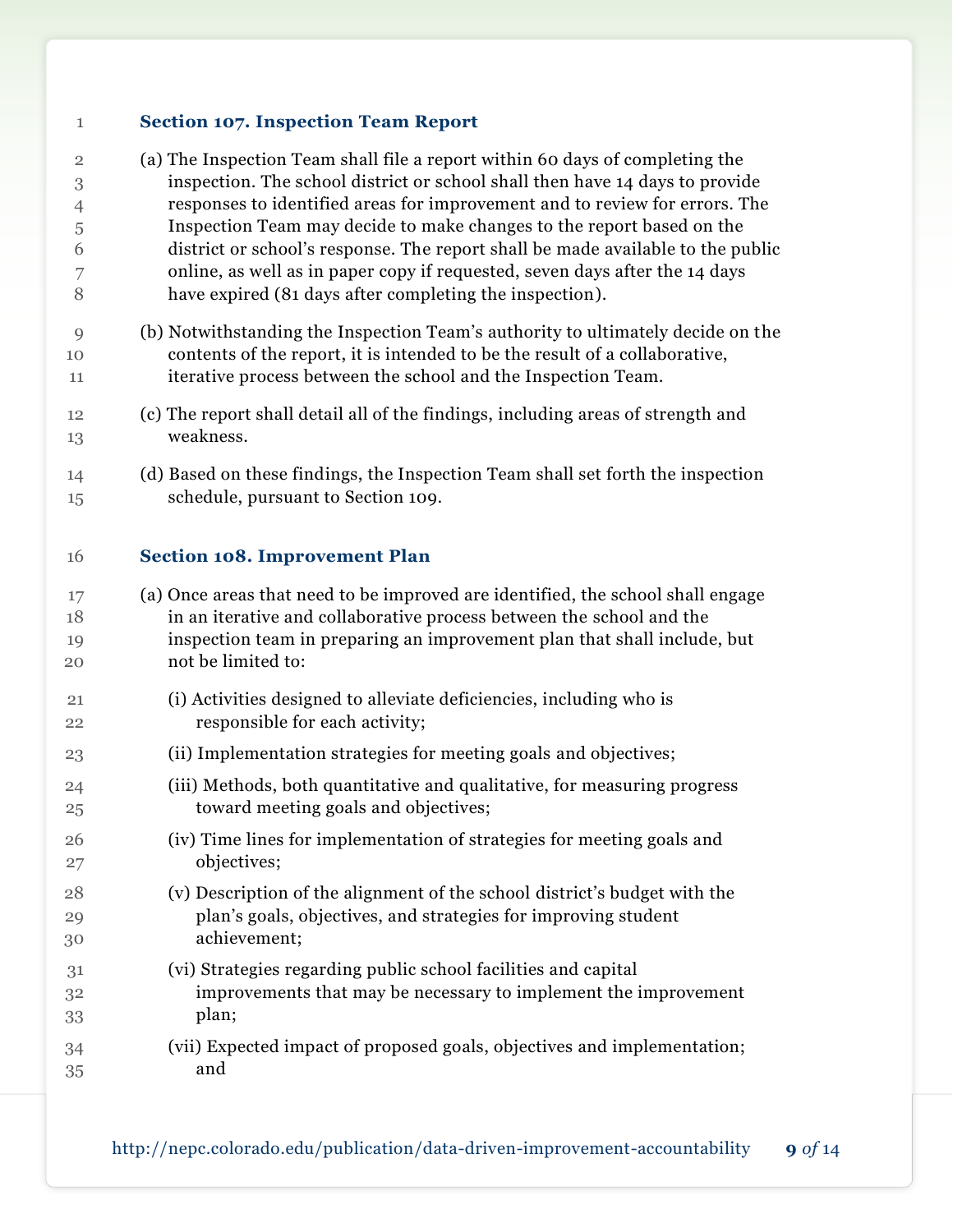| $\mathbf{1}$<br>$\overline{2}$ | (viii) Other information deemed relevant by either the school or the<br>Inspection Team.                                                        |
|--------------------------------|-------------------------------------------------------------------------------------------------------------------------------------------------|
| 3                              | (b) The Inspection Team that conducted the inspection shall provide its                                                                         |
| $\overline{4}$                 | approval or rejection of the improvement plan. The State Department of                                                                          |
| 5                              | Education will review each plan and can either approve, send back for                                                                           |
| 6                              | specific, identified revisions, or reject the plan for specific and identified                                                                  |
| 7                              | reasons. The State Department of Education will provide to the State Board                                                                      |
| 8                              | of Education for its approval, a list of those plans that have been approved                                                                    |
| 9                              | by the State Department of Education. The State Board of Education can                                                                          |
| 10                             | accept for approval the plans or reject the plan. The rejection can only be                                                                     |
| 11                             | based on a violation of a specific state or federal statute or rule.                                                                            |
| 12                             | (c) As part of the collaborative and iterative process, the district can apply for                                                              |
| 13                             | certain waivers on behalf of the school from state law or rules that would                                                                      |
| 14                             | allow the school to improve student achievement. As part of the approval                                                                        |
| 15                             | process, the State Board of Education is authorized to waive statutes and                                                                       |
| 16                             | regulations that impede the school's progress towards improving student                                                                         |
| 17                             | achievement. However, it may not waive statutes relating to health and                                                                          |
| 18                             | safety, or civil rights or constitutional rights.                                                                                               |
| 19<br>20                       | (d) The Legislature, State Department of Education and State Board of<br>Education shall support the implementation of the improvement plan by: |
|                                |                                                                                                                                                 |
| 21                             | (i) ensuring that sufficient financial resources are available to implement                                                                     |
| 22                             | the plan;                                                                                                                                       |
| 23                             | (ii) providing technical assistance and best practices for academic                                                                             |
| 24                             | intervention programs;                                                                                                                          |
| 25                             | (iii) ensuring support through other governmental agencies to meet the                                                                          |
| 26                             | non-academic needs of the school and students; and                                                                                              |
| 27                             | (iv) providing such other support and services as are relevant and                                                                              |
| 28                             | necessary.                                                                                                                                      |
|                                | - -                                                                                                                                             |

#### **Section 109. Follow-up Inspections**

 Once the improvement plans are approved pursuant to Section 108, the inspection team shall set forth the frequency of follow-up inspections to ensure compliance with the plans. The schedule for the follow up inspections can be set at the discretion of the team, but should be no fewer than once every four years and no more frequent than once every year. However, in exceptional circumstances when the Inspection Team finds circumstances that could endanger the health, safety, or welfare of the students or staff, the Inspection Team can schedule additional inspections as necessary.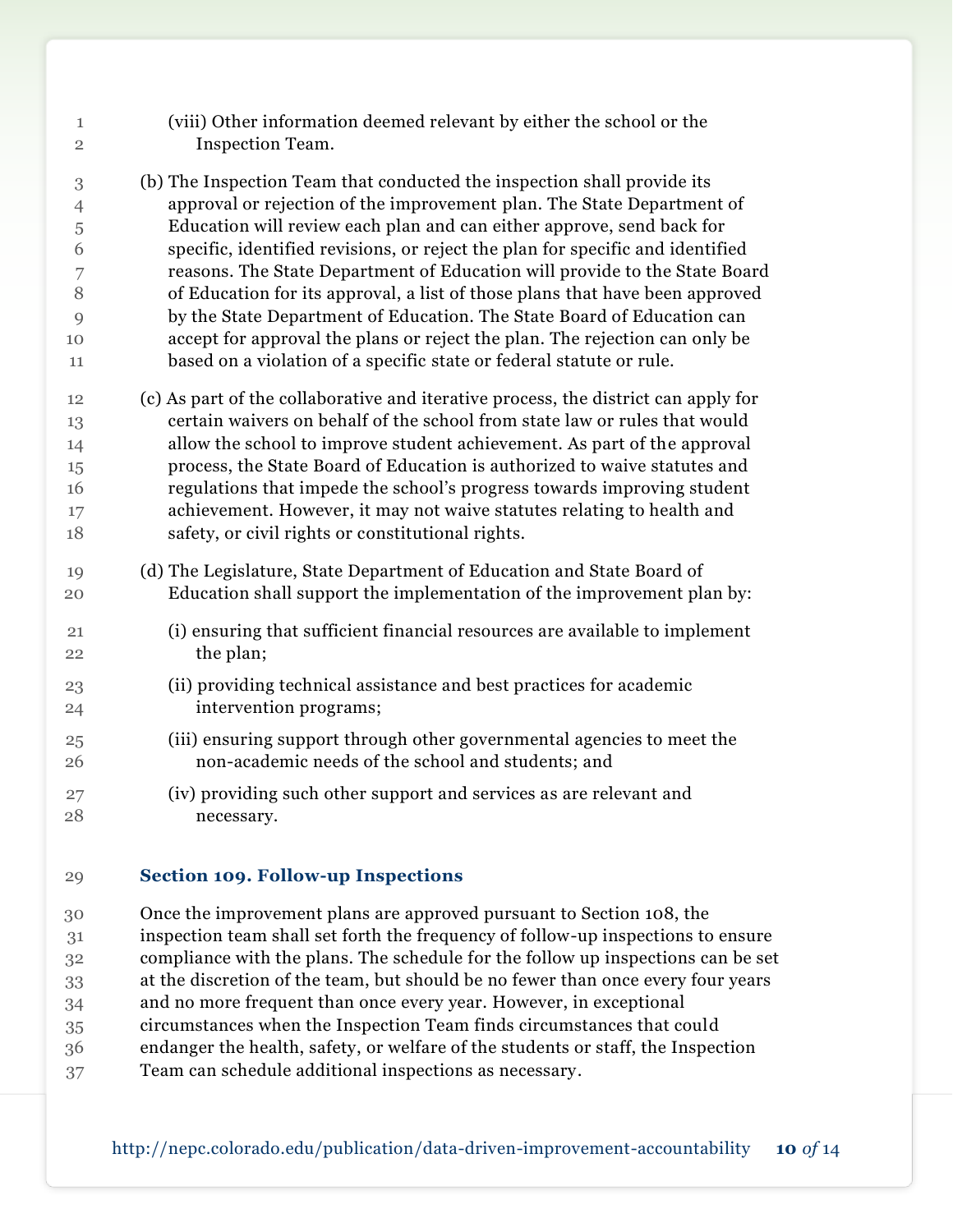## **Section 110. Appeal**

- (a) The school district may file an appeal regarding any element of the Inspection Team's report or its recommendations.
- (b) The standard of review shall be whether the Inspection Team abused its discretion, made a clear factual error, or exhibited a bias in its deliberations or judgment.
- (c) Any appeal by the school district shall be reviewed by an Appellate Team, as defined in this statute. The Appellate Team shall, to the extent possible, resolve any issues raised on appeal and shall modify the report to reflect its findings. If, after good faith efforts by both the Inspection Team and the school district, certain elements or recommendations are not resolved, both the Inspection Team and the school district shall attend a settlement conference to negotiate a satisfactory resolution. However, if, after the process set forth herein, there remain unresolved issues, the Appellate Team shall include in its findings those issues in which resolution was not possible and the reasons that prevented the resolution.

## **Section 111. 360-Degree, Multi-Rater Audits and Evaluations**

- (a) To ensure collective and mutual responsibility in carrying through required actions, to establish proper conditions and supports, and to maintain productive, professional relationships, every five years a 360-degree audit and evaluation shall be conducted by the State Auditor's Office. This audit and evaluation shall be of the State-level administration of the inspection and assessment program as outlined in this statute. The audit and evaluation shall include examination of a statistically representative sample of district inspection reports and improvement plans.
- (b) The auditors that are assigned to conduct the audit and evaluation must be familiar with the statutory requirements for the inspection and assessment program and with other related education statutes.
- (c) The results of the audit shall be framed as constructive feedback with the goal of improving the inspection and assessment system and expressed as specific, achievable recommendations.
- (d) The State Department of Education shall have 60 days in which to respond, in writing, to the results and recommendations of the audit.
- (e) If the State Department of Education disagrees with any of the results or recommendations of the audit, it shall, within 60 days, provide, a detailed written list with supporting documentation that specifically identifies each area of disagreement.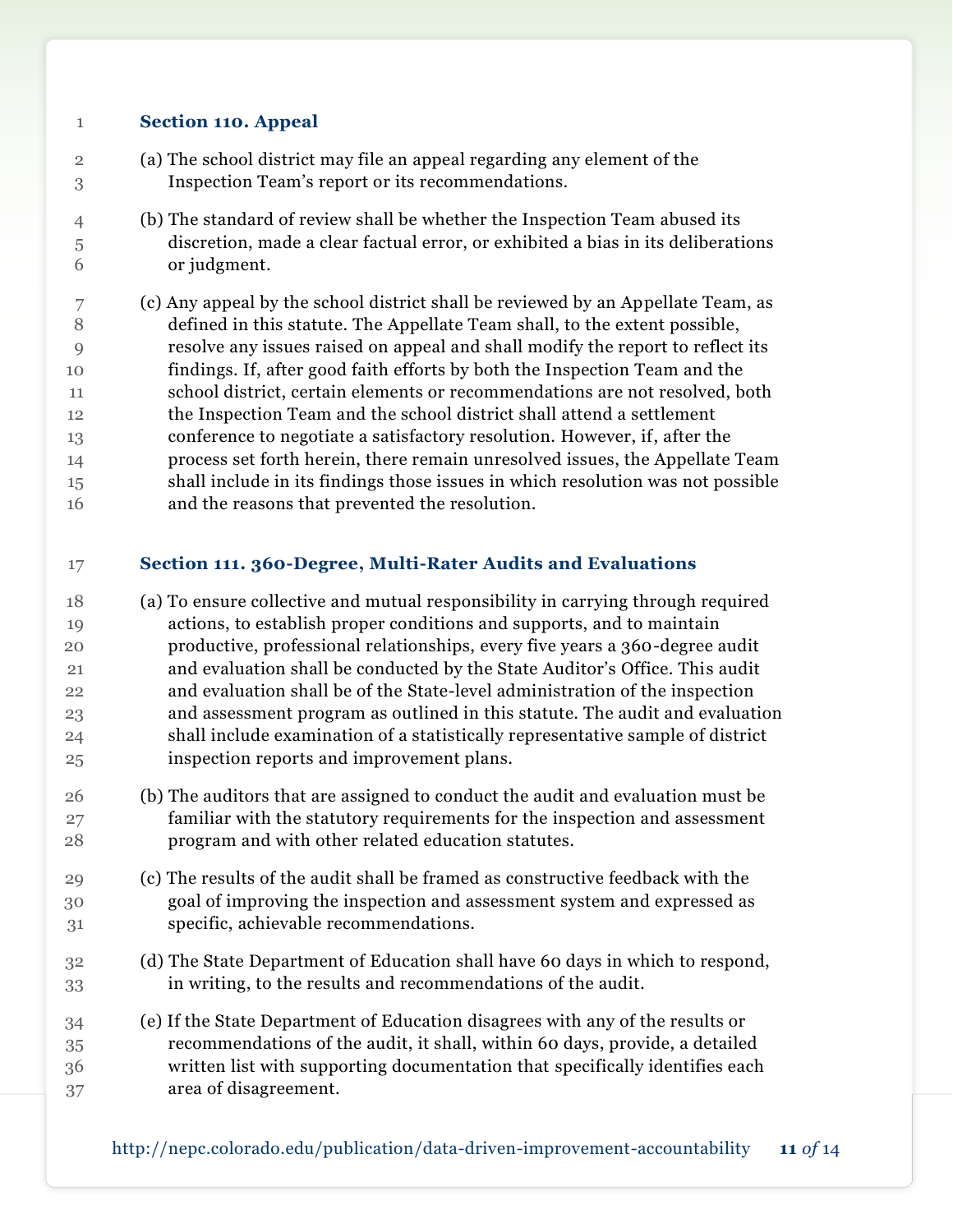(f) If the State Department of Education and State Auditor are unable to agree on recommendations, the matter will be referred for resolution to a joint conference of the legislature's education committees and the legislative audit committees. (g) The state auditor shall also determine if the school has sufficient resources to achieve the goals of the improvement plan. If not, the State Auditor is to advise the State Department of Education and the State Board of Education, and such decision is to be made public. This decision must include the amount of the deficiency and the specific recommendations to address the deficiency. (h) In addition to the 360-degree audit and evaluation, an audit of all the indicators used in this statute shall be conducted every five years. **Section 112. Private Rights of Action** (a) Grievances against the District: (i) Parents or guardians, students, teachers, interested community members or advocates, organizations or groups may file a grievance to address any failure to comply with this legislation. (ii) The State shall prepare a uniform grievance form and shall ensure that it is available at all schools and districts, as well as on the State Department of Education website. (iii) The grievance form shall set forth the procedure for filing the grievance. (iv) The interested party or parties shall identify the basis for the grievance in specific detail and shall also set forth the proposed solution. The proposed solution shall not include monetary damages but shall detail the specific remedy necessary to resolve the issue or issues. If the grievance alleges statutory violations at the school district level, the following procedure will be followed: (A) The grievance shall be filed with the principal of the school, the administrator of the district, and the local Board of Education. (B) The district shall have 45 days in which to file a written response, detailing the corrective plan to address the issues raised in the grievance or to offer a detailed explanation as to why no action will be taken, including assurances that if no action is taken, there will not be an adverse impact on student achievement. (C) The grieving party has the right to appeal the decision to the local Board of Education within 45 days of the written response from the district.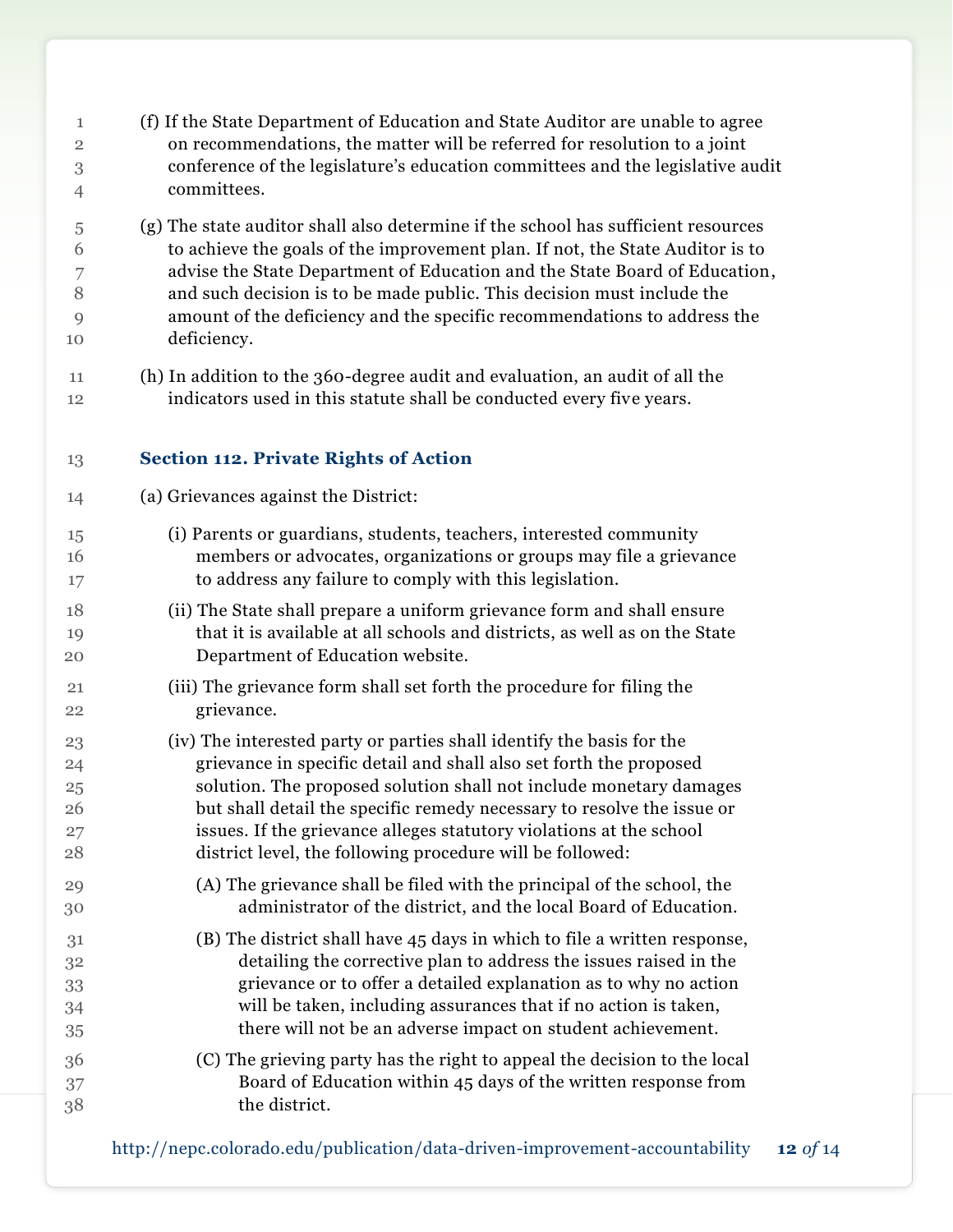| 1              | (D) After receiving the written response from the local Board of           |
|----------------|----------------------------------------------------------------------------|
| $\sqrt{2}$     | Education, and if the solution proposed does not adequately                |
| 3              | address the issues set forth in the grievance, the grieving party          |
| $\overline{4}$ | can file a Complaint in the local state district court in which the        |
| 5              | school district is located.                                                |
| 6              | (E) Adequate resolution of the Complaint must take place no later          |
| 7              | than six months after the date of filing. If adequate resolution is        |
| 8              | not accomplished within six months of the date of filing, the              |
| 9              | complaining party may amend the Complaint to include                       |
| 10             | monetary damages against the district. Monetary damages will               |
| 11             | only be awarded upon a finding of bad faith.                               |
| 12             | (b) Grievances filed against the State                                     |
| 13             | (i) Parents or guardians, students, teachers, interested community         |
| 14             | members or advocates, organizations or groups may file a grievance         |
| 15             | to address any failure to comply with this legislation.                    |
| 16             | (ii) The State shall prepare a uniform grievance form and shall ensure     |
| 17             | that it is available at all schools and districts, as well as on the State |
| 18             | Department of Education website.                                           |
| 19             | (iii) The grievance form shall set forth the procedure for filing the      |
| 20             | grievance.                                                                 |
| 21             | (iv) The interested party or parties shall identify the basis for the      |
| 22             | grievance in specific detail and shall also set forth the proposed         |
| 23             | solution. The proposed solution may include monetary relief only to        |
| 24             | the extent it addresses inadequate funding as identified in any of the     |
| 25             | sub-Sections above. The proposed solution shall detail the specific        |
| 26             | solution necessary, including increasing funding, if necessary, to         |
| 27             | resolve the issue or issues. If the grievance alleges statutory or         |
| 28             | Constitutional violations at the state level, the following procedure      |
| 29             | will be followed:                                                          |
| 30             | (A) The grievance shall be filed with the State Department of              |
| 31             | Education and the State Board of Education.                                |
| 32             | (B) The State shall have 45 days in which to file a written response,      |
| 33             | detailing the corrective plan to address the issues raised in the          |
| 34             | grievance or to offer a detailed explanation as to why no action           |
| 35             | will be taken, including assurances that if no action is taken,            |
| 36             | there will not be an adverse impact on student achievement.                |
| 37             | (C) After receiving the written response from the State, and if the        |
| 38             | solution proposed does not adequately address the issues set               |
| 39             | forth in the grievance, the grieving party can file a Complaint in         |
| 40             | the local state district court where the grieving party resides.           |